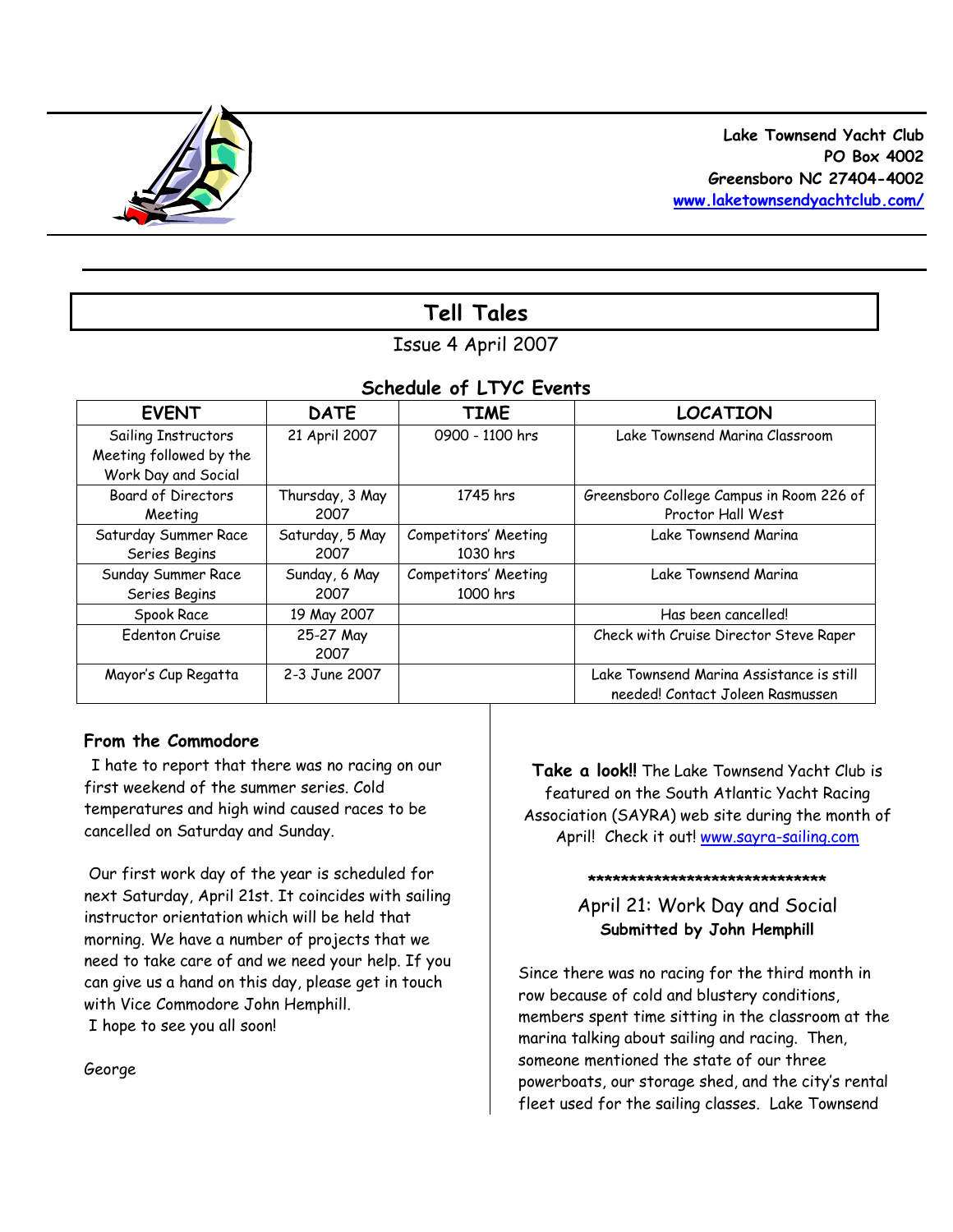Yacht Club is blessed with some of the best equipment resources of any small yacht club in the state, but it takes quite a bit of volunteer time to maintain the good condition of this equipment. To this end, the club board of directors has declared April  $21^{st}$  a "workday" to be followed by a social with food and beverages.

The day will actually begin at 9 a.m. with a meeting of instructors and assistants to review the course syllabus, instructional strategies, procedures and rigging of the boats. If you've volunteered to be the lead or assistant instructor for one of the sailing courses, please try to attend this session.

All members are invited to help repair, clean, and organize our boats, racing gear, and instructional materials. The club will provide the tools, materials and the culinary rewards for all the volunteers. Join us on Saturday, April 21, and let's getting ready for a new season of sailing.

### **\*\*\*\*\*\*\*\*\*\*\*\*\*\*\*\*\*\*\*\*\*\*\*\*\*\*\*\*\***

**No experience required!** Even if you do not sail, we invite you to help on Race Committee. Maybe someone in your family is in the race. There are several tasks which are not physically demanding and no knowledge of race rules or procedure is needed. For instance, raising one of the starting flags when directed to do so. Spend a great day on the committee boat helping out and enjoying the racing action from the best seat in the house. Contact us now and we'll get you onboard!

### **\*\*\*\*\*\*\*\*\*\*\*\*\*\*\*\*\*\*\*\*\*\*\*\*\*\*\*\*\***

# **BELEWS LAKE CRUISE Submitted by Cruise Director Steve Raper**

We had a good turnout for the first cruise of the year and it was a great way to start the season. With record breaking high temperature of 80 degrees, it was a 'shorts and T-shirt' day. Sailing with George Bageant on his Paceship 23 (*C'est la Vie*) was Bill Byrd and Keith Francies. Wayne and

Peggy Jones brought their Catalina 22 (*Lazy Days*). Martin O'Brien and Adam Zahand sailed with Steve Raper on Flying Scot 4051 (*Baby*) and John and Susan Hemphill and company sailed on Flying Scot 4043.

We all arrived at Carolina Marina around 9:30 and proceeded to rig our boats. The wind looked good and *Baby* was the first one out. Of course, by the time we launched it had lightened considerably. We were entertained by two very friendly ducks that swam next to our boat for a good while until we picked up speed and sailed up the channel a ways. I promised them some bread from my lunch if they were still there when we came back. We all sailed or motor-sailed to the main channel and then down past the islands and towards Humphries Ridge. The wind was light but we were getting some good fills until about noon when it mostly died for awhile. All boats had VHF radios and motors so it was easy to keep in touch and get around the lake.

It was time for lunch anyway, so we decided to raft-up. Belews is a very deep lake and the first spot I picked, which was fairly close to shore, was over 60 feet. I do not (yet) have a depth finder so George sailed in and called out some depths over the radio until we found a better spot. We got *Baby* set on her anchor and *C'est la Vie* and *Lazy Days* rafted up to her. John had sailed back in and would return later after picking up Susan. This would be a good test for my little Danforth S-300 anchor because the wind had picked up and we were slowly swinging back and forth as much as 120 degrees. I do have six feet of chain on it though and it held without a problem. Everyone had lunch, relaxed and just watched some of the other boats and activity on the lake. At one point, a boat came by pulling four female skiers who were lined up in water show fashion. Harold Isley dropped by on his C-Dory 22 and visited with us for awhile.

The wind continued to pickup and we decided it was time to break out of the raft-up and go sailing. *Lazy Days* peeled off and then *C'est la Vie* was next but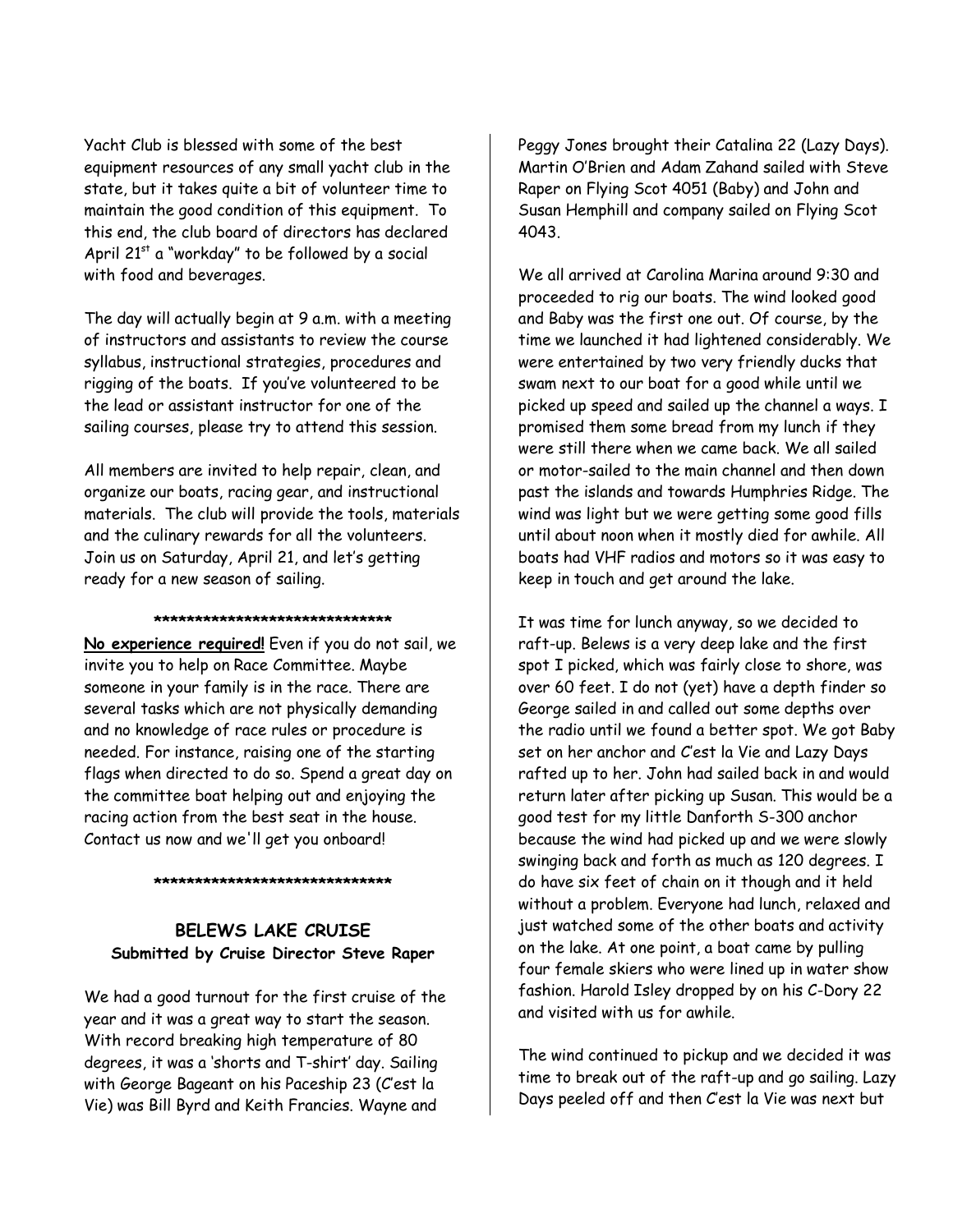we found the anchor line was fouled around her keel. Some ideas were put forth, but in the long run all we had to do was to wait until the wind shifted back and the line was clear. So, check to see that your anchor line is clear before boats start peeling off. John had returned by this time and we met him coming down the channel. He had been trying out a British Seagull motor that George was selling and ended up leaving with it. We had plenty of wind and sailed for awhile before finally giving it up and heading in. My thanks to everyone for making this a great day! It was especially meaningful for me because on this weekend twenty years ago, I rigged and sailed my new Flying Scot for the first time at Lake Townsend.

Hopefully, some of you can join us for a few of the upcoming cruises. Let me know if I can do anything to help make that happen.

Cruise Director, Steve Raper

## **Other upcoming cruises**

June 22 - 25 Oriental to Beaufort (Cape Lookout) July 27 - 29 Smith Mountain Lake, VA (20th Annual Flying Scot Fleet 126 Cruise) August 25, 26 Jordan Lake September 22, 23 Belews Lake October 18 - 21 Ocracoke

## **\*\*\*\*\*\*\*\*\*\*\*\*\*\*\*\*\*\*\*\*\*\*\*\*\*\*\*\*\***

### **Here Comes the Judge!**

For the past four years, Eric has participated in the SAYRA (South Atlantic Yacht Racing Association) Judge-in-Training (JIT) program. With US Sailing Judges as his mentors Eric traveled to regional events, partook of the yacht clubs' hospitality, and, when needed, chaired protest committees. In March, the US Sailing Judges Committee met, reviewed Eric's qualification, and awarded him US Sailing Judge certification.

With only four US Sailing Judges in North Carolina, we have a shortage of Judges. At times, a club needs a judge for an event but cannot get one due the fact none are available. The SAYRA Judges In Training program is designed to help alleviate the problem by developing future US Sailing certified judges from the member population of SAYRA. The program encourages those who are interested in becoming US Sailing judges to learn and develop at their own pace. The intent is to give them confidence and a structured process to move onto certification. As a stepping stone to US Sailing Certification, SAYRA is considering reestablishing SAYRA Certified Judge Program. If you have racing experience, an interest in the rules, and a desire to support the sport, contact Eric, ejrasmussen@mindspring.com 919-732-5410, to learn more about the program, and what you need to do get started.

**Congratulations, Eric, on becoming a US Sailing Judge!**

# **\*\*\*\*\*\*\*\*\*\*\*\*\*\*\*\*\*\*\*\*\*\*\*\*\*\*\*\*\***

# **WANTED: ASSISTANT INSTRUCTORS!**

LTYC needs assistance instructors to help with the Learn to Sail classes, NO EXPERENCE NEEDED! This is a great way to advance your sailing learning curve. I have found that in the past the instructors and assistance learn as much as the students. So please e-mail me if you would like to help. Thanks in advance for making your club #1!

LTYC Rear Commodore Starling Gunn

**\*\*\*\*\*\*\*\*\*\*\*\*\*\*\*\*\*\*\*\*\*\*\*\*\*\*\*\*\***

## **BOARD MEETING MEETS ON MAY 3**

The Board of Directors meeting is open to all Club members on the Greensboro College Campus in Room 226 of Proctor Hall West 5:45 PM.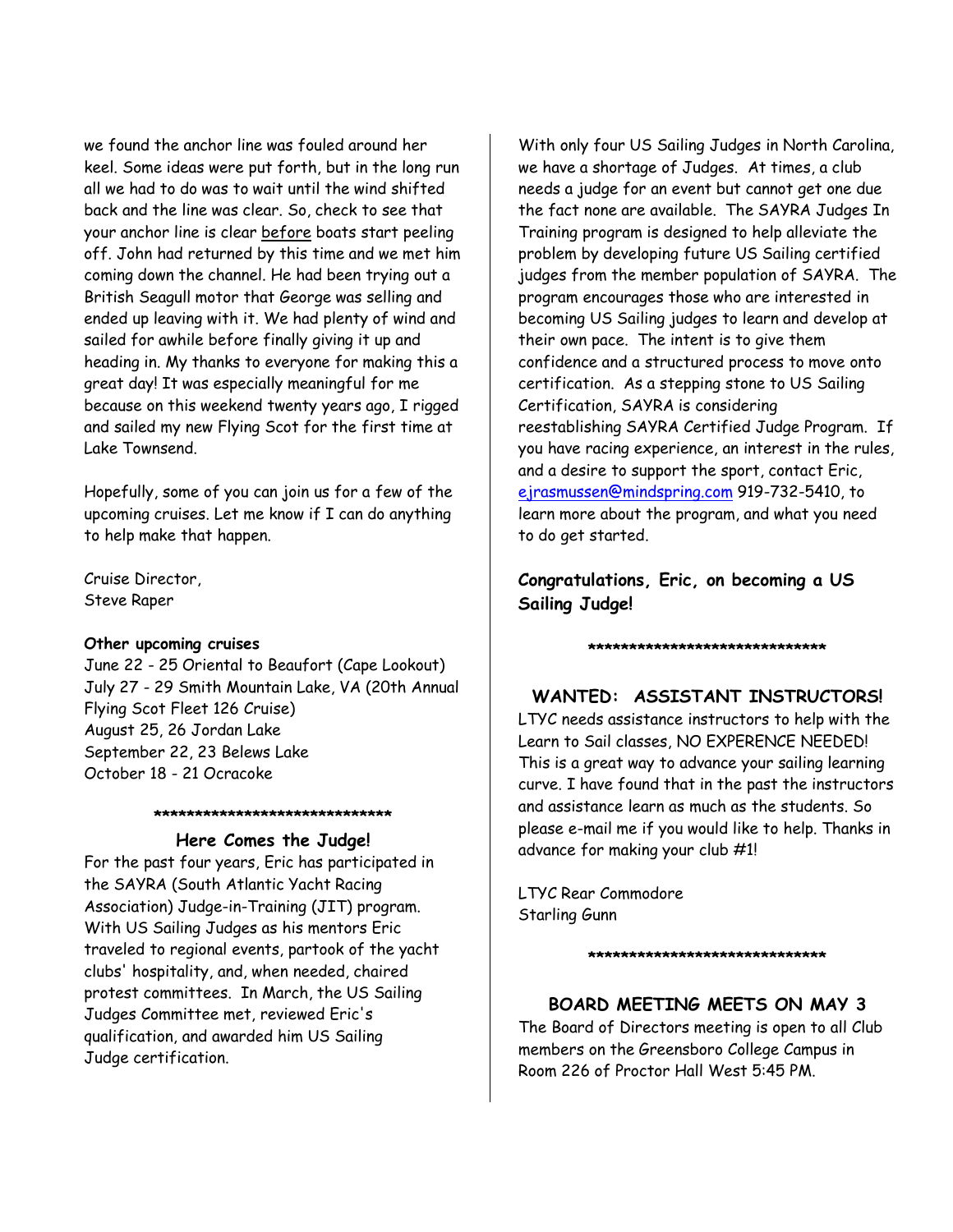#### **\*\*\*\*\*\*\*\*\*\*\*\*\*\*\*\*\*\*\*\*\*\*\*\*\*\*\*\*\***

**The Lake Townsend Yacht Club is operated through the efforts of its members. It is important for everyone to contribute his or her time as a sailing instructor, on the race committee or to coordinate and host a social event. Get involved and volunteer!**

### **SAILBOATS FOR SALE!**

**1981 Isotope** - \$2500 with sails and a galvanized trailer. Crossbar, dolphin striker, and trampoline have been replaced and an extension added to the righting bar. Good boat for a beginning racer or someone looking to get back into racing. She won the 2005 Governor's Cup and continues to give challenge to the fleet leaders. Eric and I have owned this boat since 1998. She's gotten us hooked on Isotopes, so much so that we are upgrading to a 2006 model.

Boat specifications at http://www.intlfiberglass.com/isotope.html. Fleet Activities http://www.intlfiberglass.com/Isotope%20Nationals%202006.html Call or email if interested: 919-732-5410; joleen.rasmussen@bowebellhowell.com

**Flying Scot 2237** Douglass built in 1972. Sound hull, white with light blue deck, re-conditioned Sterling trailer with new tires and wheels, two suits of sails, plus extras, in fair condition, New equipment and rigging, \$3000 Located in Greensboro, Contact: Randy Crum 336-656-0970, rbc@triad.rr.com

**1984 Precision 16** LOA 16' 3", Beam 6" 8", includes main and jib sails, Suzuki DT outboard and trailer. Recent bearing replacement on trailer. Motivated seller \$1,900 or make offer 336 286-0299

**Vanguard 470**, one main, two jibs and a spinnaker and comes with a trailer. We're asking \$1900, but might be willing to negotiate if we get a decent offer soon. Contact Clay Johnson at CLAYCARY@aol.com (The original owner sailed it in the Olympic trials in 2000) Great providence!

### **\*\*\*\*\*\*\*\*\*\*\*\*\*\*\*\*\*\*\*\*\*\*\*\*\*\*\*\*\***

## **Lake Townsend Yacht Club Help Lines**

**Commodore: George Bageant**

**gbageant@hotmail.com Races/Property: John Hemphill**

**(Vice Commodore) 336 632-0864 R jmhemphill@gborocollege.edu**

**336 629-2750 R**

**Education: Starling Gunn (Rear Commodore) 336 939-2508 R gunncenter@bellsouth.net**

**Finance: David Raper (Treasurer) 336 6432-7071 R Gwynedd22@bellsouth.net**

**Publicity/History: David Young (Secretary) 336 545-1655 dwyoung@triad.rr.com**

> **336 282-8367 R arhawkes@earthlink.net**

**336 851-5229 R kkirsh@triad.rr.com**

**Cruising: Steve Raper 336 288-3762 R Steve.raper@greensboro-nc.gov**

**Membership: Alan Hawkes**

**Social: Kim Kirch**

**Junior Sailing: David Duff**

**336 282-7773 R David.Duff@analog.com**

**Mayor's Cup Regatta: Joleen Rasmussen 919 732-5410 R Joleen.rasmussen@bowebellhowell.com**

**Newsletter/Directory: Bill Grossie**

**336 643-1730 R wgrossie@infionline.net**

**Webmaster: Steve Raper Steve.raper@greensboro-nc.gov**